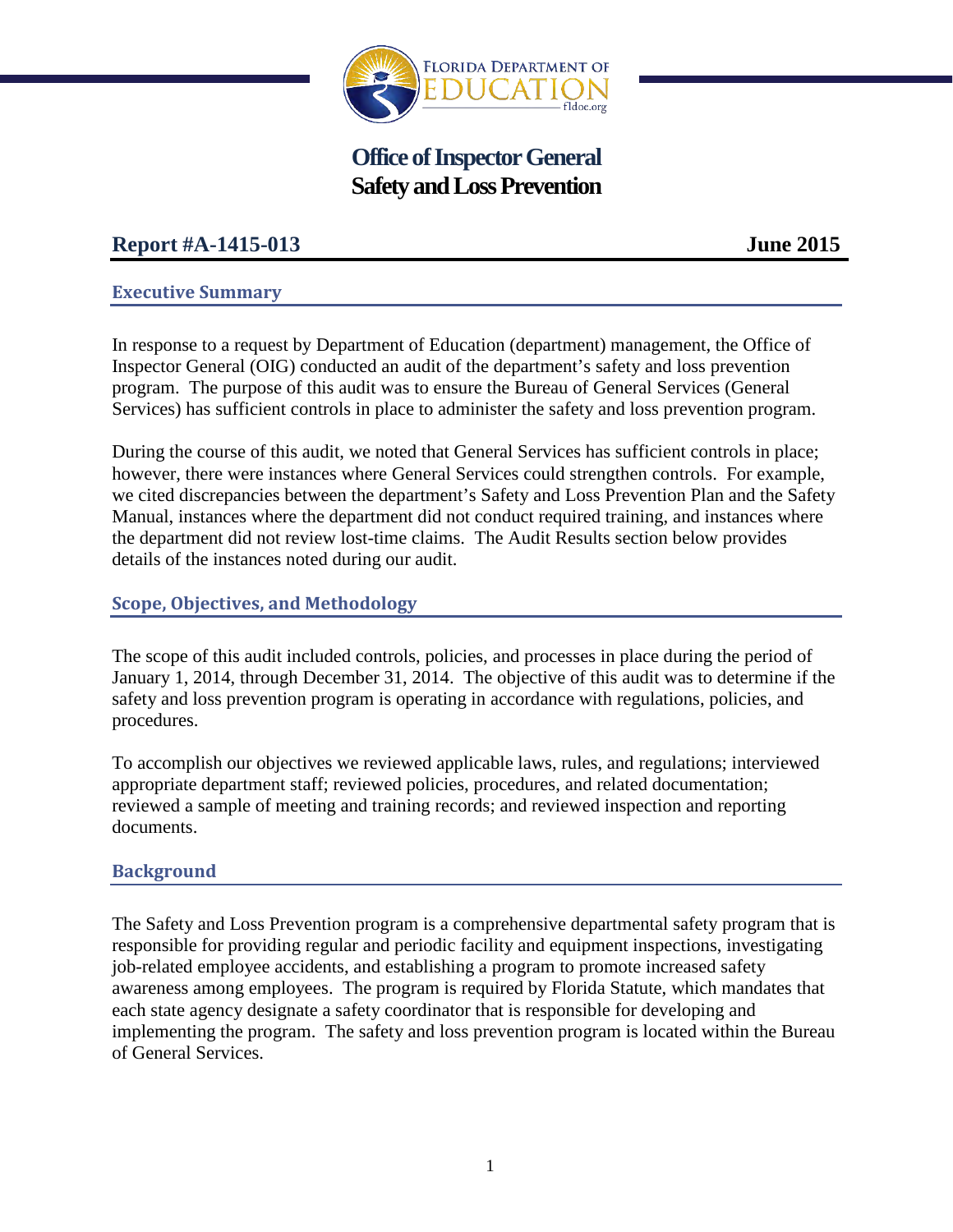The Division of Risk Management within the Department of Financial Services (DFS) is responsible for the management of claims reported by, or against, state agencies for coverage under the State Risk Management Trust Fund. The Division of Risk Management also provides loss prevention services and technical assistance to state agencies for managing risk. To better assist the safety coordinators with effective performance of their duties, DFS established the State Loss Prevention Standards (DFS standards) to provide a framework for development and implementation of an effective loss prevention program.

#### **Audit Results**

Finding 1: Department policy has not been updated.

Good business practices include the development and implementation of formal written policies and procedures in order to ensure consistency and compliance in a given process or function.

General Services developed the Safety and Loss Prevention Plan (Plan) and Safety Manual (Manual) to provide guidance to department employees regarding their responsibilities in ensuring an effective safety and loss prevention program. The Plan and Manual are intended to echo the requirements provided in DFS standards. Over the years, DFS has revised its standards to reflect input from DFS staff and safety representatives of other state agencies. Because risk management programs vary greatly by agency, the standards allow for administrative and organizational differences.

General Services strives to keep their Plan and Manual updated with each revision of the DFS standards. However, during the audit we found the department's Plan and Manual to be more reflective of previous DFS standards, with more stringent requirements that could place an increased strain on department resources. We also found that many discrepancies exist between the Plan and Manual, and there are also discrepancies within the same Plan or Manual. Some of the discrepancies noted are provided below.

#### *Safety Committee*

DFS standards and the department's Plan require the safety committee to meet quarterly. The department's Manual in one section also requires that they meet quarterly, but in other sections requires the safety committee to meet bimonthly. During the audit we confirmed that the safety committee met bimonthly.

The Plan further requires the safety committee to consist of representatives from designated key areas in the department, which includes the safety coordinator, emergency management director or designee, director of safety, representatives from the Office of Personnel Management and Labor Relations, the Turlington building manager, and a minute taker. This composition differs, however, from that required by the Manual, which requires the safety committee to consist of the safety coordinator, all unit safety representatives within the department, and the workers' compensation coordinator. In another section of the Manual, the required composition of the safety committee includes the risk management officer, safety coordinator, alternate safety coordinator, emergency management director, risk management attorney, director of safety, representatives from the Office of Personnel Management and Labor Relations, workers'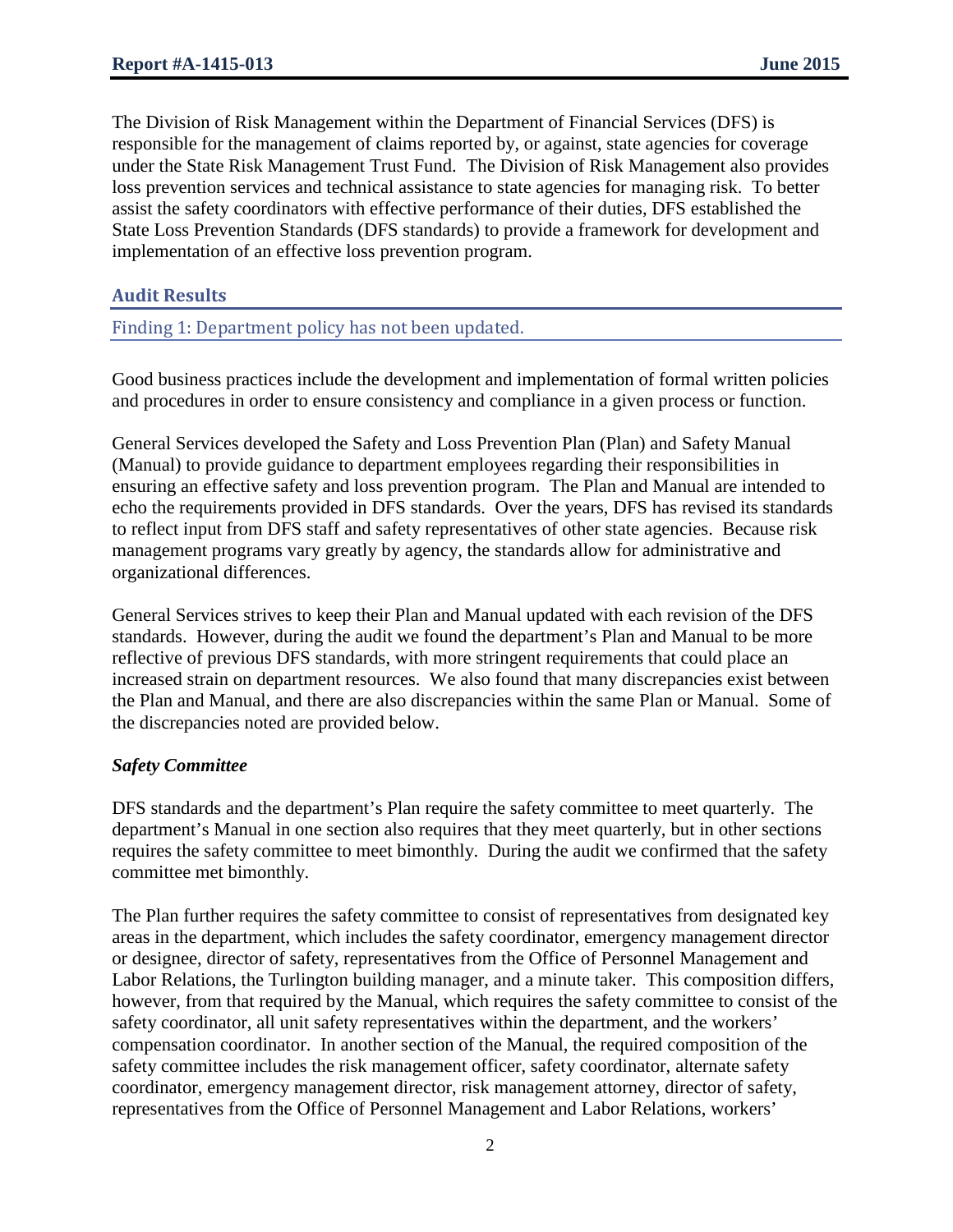compensation coordinator, representatives from the Division of Vocational Rehabilitation (DVR), the Division of Blind Services (DBS), and the Daytona Beach Blind Services campus, the ADA coordinator, Turlington building manager, and a minute taker. Documents reviewed show the actual composition of the safety committee appears to align with the latter section of the Manual.

## *Meetings*

DFS standards require the safety coordinator to communicate at least quarterly with the workers' compensation (WC) coordinator, the employee dispute resolution (EDR) coordinator, the property coordinator, and the designated risk management attorney to discuss issues relating to loss prevention and determine what, if any, corrective actions need to be taken. The department's Plan contains the same requirement, but requires the quarterly meetings to be held by the risk management officer. The Plan further requires the Risk Management Officer be provided bimonthly progress reports from these same employees. The risk management officer has not held quarterly meetings with the designated staff or required submission of bimonthly progress reports. However, the safety coordinator does communicate at least quarterly with the designated staff as required by DFS standards.

#### *Recognition Program*

DFS standards require senior management to establish a recognition program for the department that recognizes offices and programs for safety related initiatives and proactive measures to reduce employee accidents. The department's Plan further adds that all employees rewarded throughout the year will be eligible for the yearly award and prize pack, which includes twonights deluxe accommodations at the Doubletree Hotel, \$50.00 gift card, an appreciation certificate, and recognition at a department event.

Three employees were recognized in 2014 and were awarded a framed certificate and a first aid kit. However, a yearly award and prize pack was not awarded as specified by the Plan. The resources to provide the annual award were no longer available and the prize pack was no longer feasible.

#### *Inspections*

DFS standards do not mandate the frequency of safety inspections. They only require that safety inspections be conducted as determined by the safety coordinator. The department's Plan addresses safety inspections in several sections, with some indicating the inspections will be performed quarterly, while other sections indicate they will be done semi-annually. The same is true of the Manual. In different sections of the Manual, it states that inspections are to be conducted quarterly, semi-annually and biannually. During the audit we confirmed that General Services conducts inspections semi-annually and keeps logs of all inspections. However, the persons conducting the inspection did not sign and date the facility safety inspection checklists, as required by the Plan.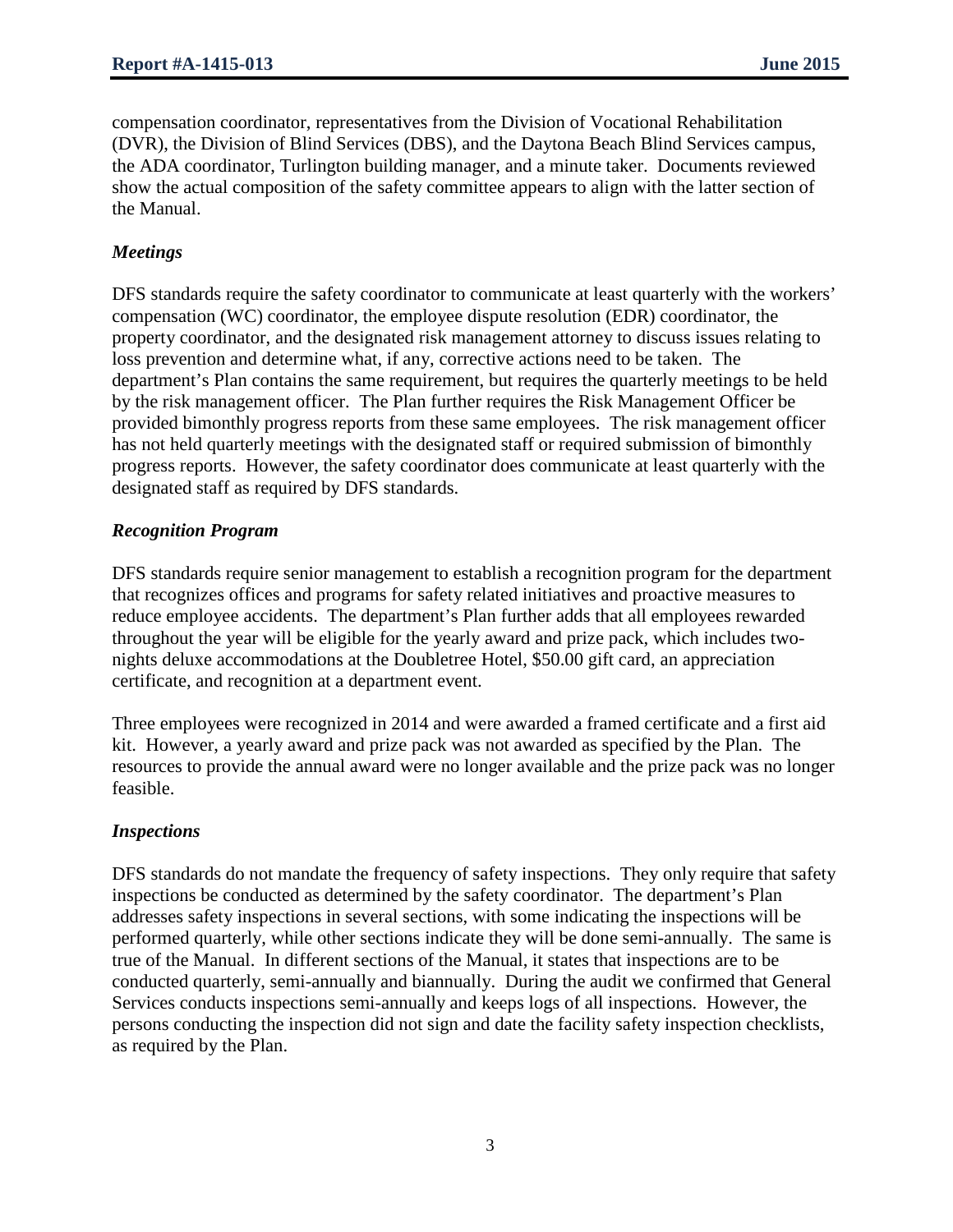### *Communication*

DFS standards require each agency to have an employee communication system that regularly distributes accident prevention goals and objectives to all employees. The Plan further requires promoting safety awareness through activities such as safety audits, bimonthly newsletter articles, poster campaigns, safety/health training, and other safety awareness presentations. We found that while the department does have methods of communicating safety and loss prevention awareness to employees, the department did not conduct safety audits or provide bimonthly newsletters.

Policies and procedures are important management controls and are developed to ensure consistency and compliance with appropriate regulations. Inconsistencies between requirements in the Safety and Loss Prevention Plan and Safety Manual can create confusion, which results in inconsistencies and reduced quality and efficiency in the safety and loss prevention program.

#### *Recommendation*

We recommend General Services update their Plan and Manual to help ensure compliance with DFS standards, as well as consistency and quality in the safety and loss prevention program.

#### *Management Response*

The Bureau of General Services, Office of Emergency Management is currently updating the department's existing plans and manual to meet the current DFS Standards. (Please note that the 2013 DFS Standards were not provided to the safety coordinator until after the OIG's review had been initiated.) The Safety & ADA Committee will be meeting on June 24, 2015, to review the new standards and to recommend modifications to existing policies and procedures.

#### Finding 2: The department did not conduct required safety and loss prevention training.

DFS standards require all employees to take an initial basic safety training course upon employment. The standards also require the department to conduct initial and annual update training regarding federal civil rights and employment discrimination. Additionally, DFS standards require the workers' compensation coordinator to provide training to all supervisors regarding their responsibilities, the clinicians' responsibilities, and the contractor representative's responsibilities.

The department did not provide training on safety, federal civil rights, or employment discrimination as part of new employee orientation, nor were there refresher courses provided as required for these topics. The department also failed to provide supervisor training on workers' compensation. According to General Services, the department has not conducted new employee orientation or refresher courses since October 2012. This corresponded with the discontinuance of the training section, a unit responsible for providing training to the department. General Services provides safety trainings such as "lunch and learns" and floor warden training, but these trainings do not satisfy the requirements of DFS standards.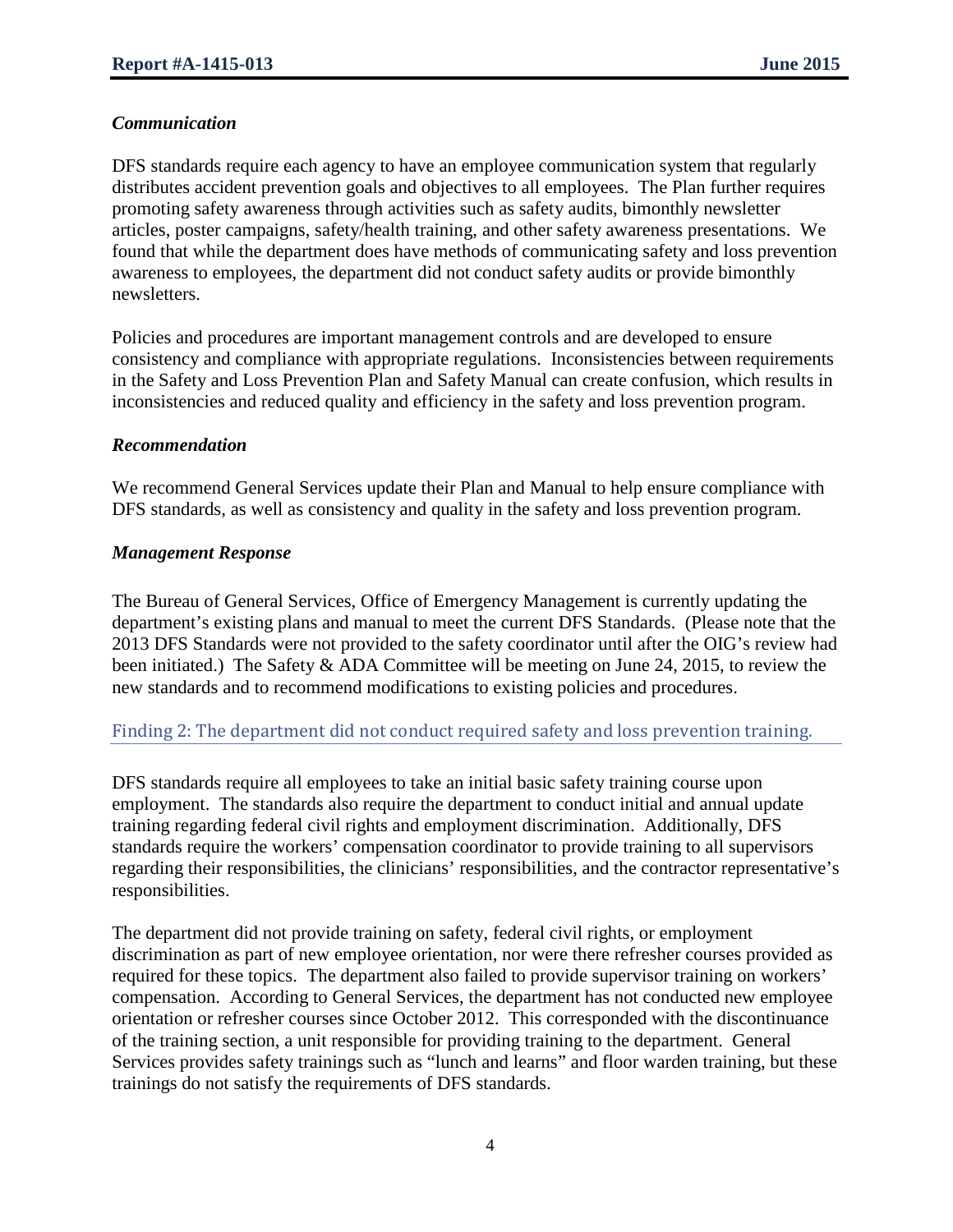The absence of proper safety and loss prevention training increases the risk that injuries, property damage, legal liability, illnesses, workers' compensation claims, and missed time from work will occur. The increased risk due to the lack of training can also have a greater negative financial impact on the department.

#### *Recommendation*

We recommend the department provide the required training to all employees in accordance with DFS standards.

#### *Management Response*

The Office of Emergency Management will develop a webinar to include all required trainings. Training will be coordinated with Media Services, Personnel, Legal, and the Office of Research and Training.

#### Finding 3: The department did not review lost-time claims.

Best practices provided in DFS standards include regular interdisciplinary meetings to review lost-time claims and to take appropriate actions to reduce claims. The department's Manual states, "An interdisciplinary committee will review each lost-time claim monthly to determine the appropriateness and the necessary action to return the given employee to work, and to consider other issues related to lost-time claim. The committee will include the Risk Management Officer, Human Resources Chief, or Administrator; the WC Coordinator; the injured employee's supervisor, if available; and the Safety Coordinator."

The department does not currently have an interdisciplinary committee and there are no monthly meetings to review lost-time claims. The safety committee does not review lost-time claims, though the committee does review workers' compensation claims.

The absence of a committee designated to reviewing lost-time claims can have significant financial implications on the agency. The department may not know if lost-time claims are properly awarded to employees and may not be taking appropriate actions to reduce claims.

#### *Recommendation*

We recommend the department review lost-time claims on a regular basis and enhance its Plan and Manual to ensure appropriate action is taken to reduce claims.

#### *Management Response*

There is currently no requirement for reviewing lost-time claims as stated in the April 2013 DFS Standards. The department will ensure that a trend analyses on workers' compensation claim data is conducted as stated in the April 2013 DFS Standards. This will help identify potential problem areas so that mitigation measures can be put in place to reduce future claims. The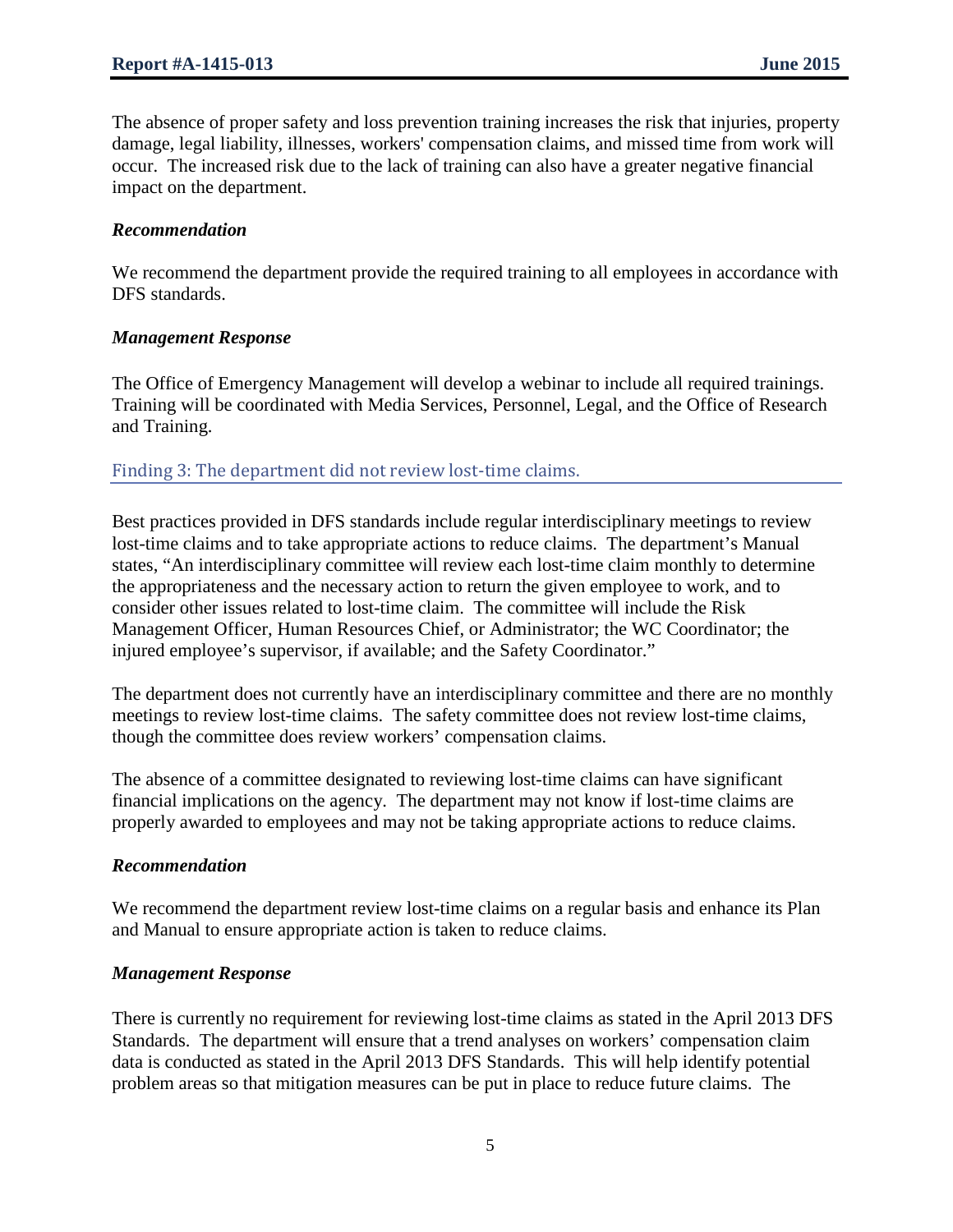worker's compensation coordinator will provide a copy of the trend analysis at each Safety & ADA Committee meeting for review.

#### Finding 4: The safety coordinator does not chair the safety committee meetings.

DFS standards require the department to establish and maintain a safety committee that consists of the safety coordinator, unit safety representatives within the department, and the workers' compensation coordinator. It further requires the committee to meet quarterly, with the safety coordinator chairing the committee meetings.

The safety committee meets six times per year, approximately every other month. The safety committee consists of the risk management officer, safety coordinator, alternate safety coordinator, director of safety, risk management attorney, and other designated coordinators and representatives. At the time of the audit, the department's director of safety was the designated chair of the committee and the alternate safety coordinator acted as co-chair. The safety coordinator did not chair the safety committee meetings as required by DFS standards.

The safety coordinator's schedule does not always allow for attendance at safety committee meetings. However, due to the level of involvement and responsibilities placed upon the safety coordinator, this position must contribute an especially active role within the program. Lack of presence at the safety committee meetings may hinder the safety coordinator's ability to be fully aware of specific control hazards, which is vital to perform the required duties.

#### *Recommendation*

We recommend General Services amend the member roster for the safety committee, designating the safety coordinator as chair. We also recommend General Services, upon approval from DFS, designate an alternate chair to fill in when the chair is unable to attend a committee meeting.

#### *Management Response*

The member roster has been amended to reflect the safety coordinator as the chair of the Safety & ADA Committee. The safety alternate coordinator has been designated as the co-chair. Authority has been delegated to alternates should either of these members become unavailable.

#### **Closing Comments**

The Office of the Inspector General would like to recognize and acknowledge the Bureau of General Services and staff for their assistance during the course of this audit. Our fieldwork was facilitated by the cooperation and assistance extended by all personnel involved.